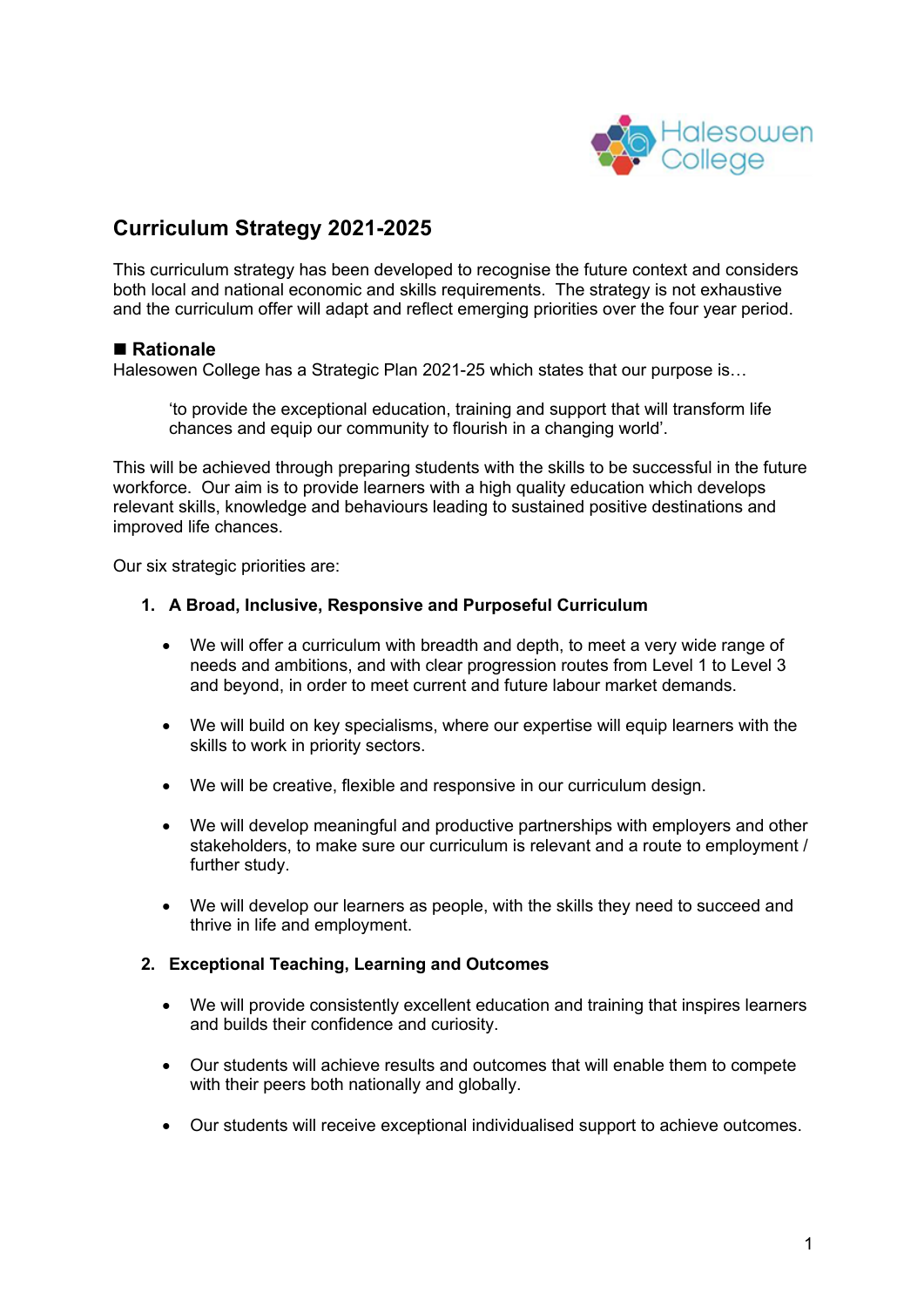### **3. Learning Environments That Make A Difference**

• Our learning environments will be inspiring and will benefit from industry standard equipment.

## **4. A Diverse, Empowered, Supportive and Accountable Community**

- Our staff will be experts, motivators and role models.
- **5. Finance and Resources: Sound Finances To Allow Investment And Keep Us Ahead Of The Game**
	- We will invest purposefully for the college and students' future.

### **6. Reputation As The Go-To College**

• We will influence key regional and national agendas.

This curriculum strategy document will provide the framework to ensure we meet the strategic aims and deliver our vision.

### ■ **Implementation**

We view our curriculum as a progression model. The content of the curriculum is understood to be an academically and vocationally ambitious curriculum that enables all students to realise success.

| YR 12        | A Level or vocational study<br>commences                                                                                                        |  |
|--------------|-------------------------------------------------------------------------------------------------------------------------------------------------|--|
| <b>YR 13</b> | Completion of A Level or<br>vocational study and<br>preparation for:<br>higher education,<br>apprenticeship, further<br>training or employment. |  |

- Leaders have a clear understanding of how assessment is constructed to support all students to build their knowledge and apply that knowledge.
- Leaders review the framework of the curriculum regularly to ensure that the narrative for the curriculum within their subject area is coherent and fluent especially at transition points.
- Leaders ensure that teams have a secure understanding of what a highly successful learner looks like at the end of Key Stage 5.

### ■ **Impact**

- Headline data.
- Destinations.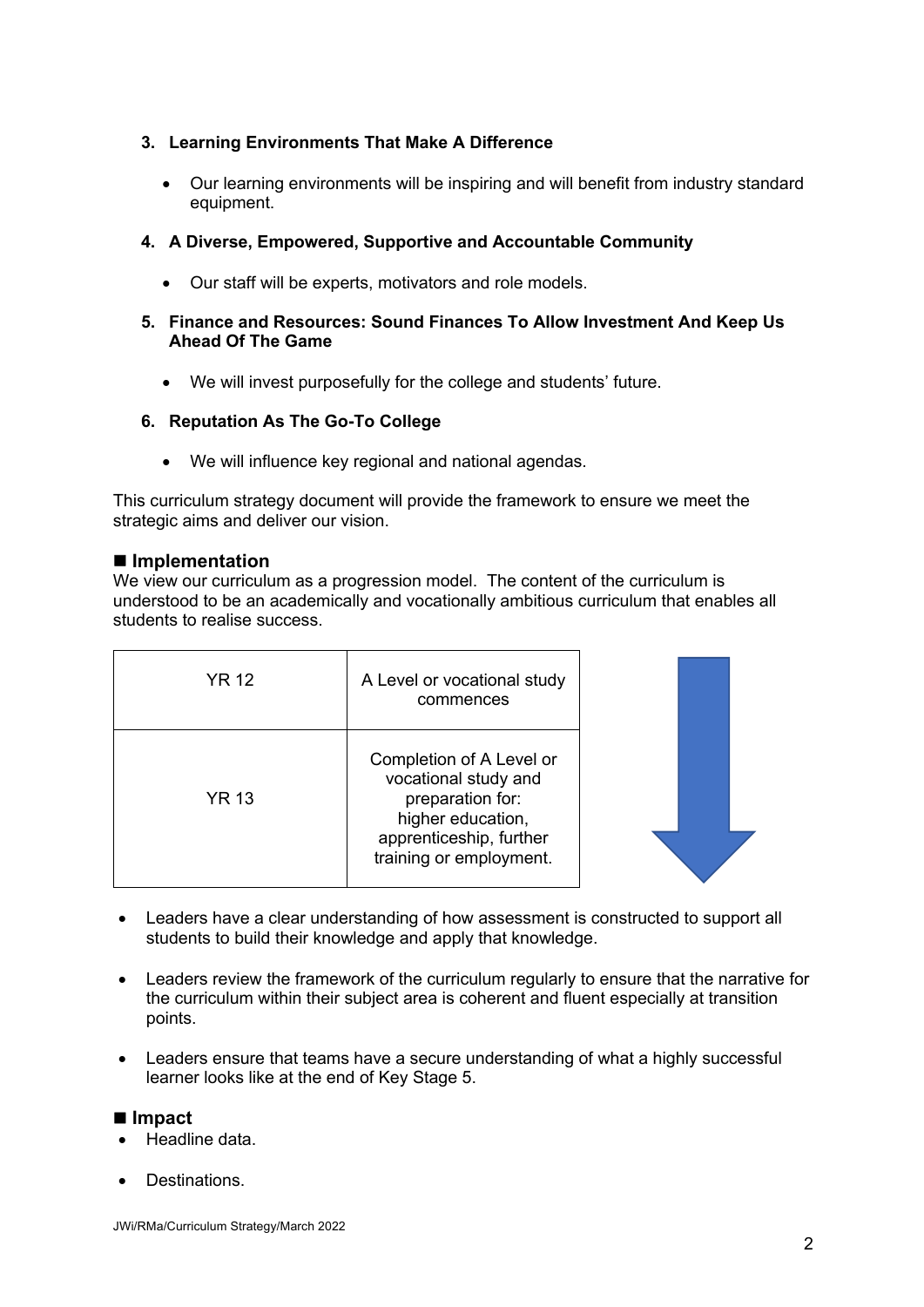## **The College Provides Opportunities For The Following Main Groups:**

### Education Programmes for Young People

In 2020/21 Halesowen College had 4222 16-18 learners (5950 enrolments). There were 718 (17%) on A Level programmes and 3504 (83%) predominantly on vocational study programmes, with nearly 63% (2218) of learning aims completed at Level 3.

### Adult Learning Programmes

Halesowen College has 1774 adult enrolments in 2020/21, the great majority on part time and short courses although 316 adults follow full time Diploma courses, including 290 at Level 3 including 276 on Access to Higher Education courses mainly in Health (Nursing, Midwifery, Health Professionals), STEM (Science, Computer Science) and Business and Education related subjects. A number of adults completed ESOL (470) and Basic Skills (464) qualifications.

### Apprenticeships

There were 118 new apprentices supported by Halesowen College during 2020-21 with 184 on programme of the 100 2020-21 leavers 12% (12) were 24+ and on Advanced Apprenticeships. There were 26 at Level 2 (26%), 52 (52%) at Level 3.

### **Higher Education**

Halesowen College offers Higher Education (HE) courses including Higher National Certificates and Diplomas and Foundation Degrees in partnership with University of Worcester. In 2020/21 learners were enrolled on these programmes in 15 subject areas ranging from Teacher Education, Early Years, Learning Support, Health and Social Care, Creative Media, Photography, Animal Management, Applied Chemistry and Biology, Computing, Engineering and Business and Counselling. Achievement rates are high on the vast majority of courses.

### Provision for Learners with High Needs

Halesowen College supported 75 high needs learners (82 enrolments) in 2020-21 of which 33 were on supported learning programmes and a further 42 were within mainstream provision.

### 14-16 year olds

Provision for 14-16 year olds is part time through our Inspire: Elective Home educated programme. This programme delivers English, Maths and Science and a limited number of vocational options for 93 young people.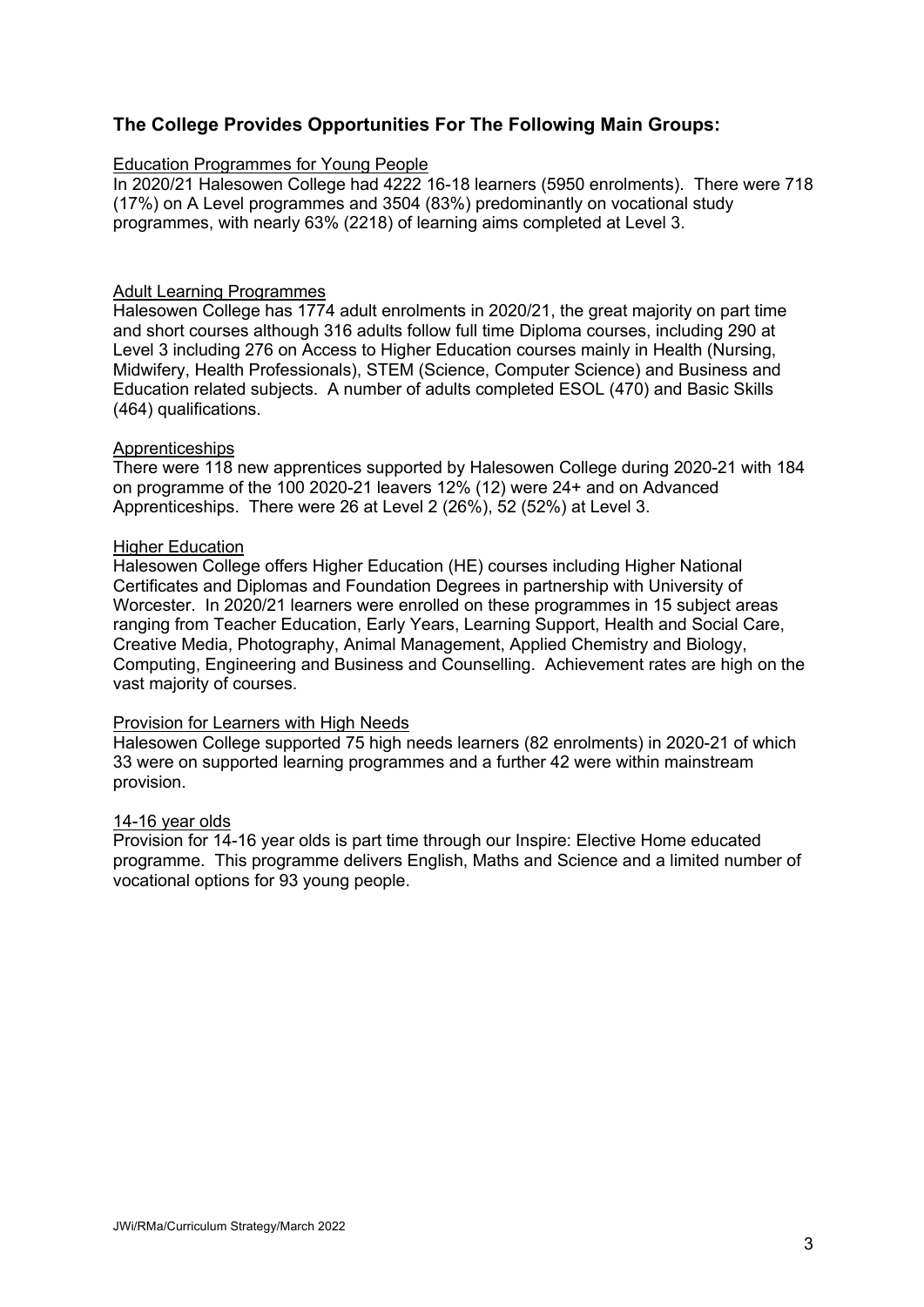## **Curriculum Strategic Drivers**

There are a number of strategic drivers that impact on the curriculum and they have longer term implications for our organisation. The following is a summery of the strategic drivers for Halesowen College.

### Strategic Driver 1: Labour Market Conditions

The Covid-19 pandemic has led to significant disruption in the labour market with retail, hospitality and the creative sector most significantly affected.

The current situation of jobs by sector in the Black Country is as follows:

|                                   | Dudley  | Sandwell | Walsall | Wolverhampto<br>$\epsilon$ | <b>Black Country</b> |
|-----------------------------------|---------|----------|---------|----------------------------|----------------------|
| <b>Advanced Manufacturing</b>     | 17685   | 21765    | 14225   | 13515                      | 67805                |
| <b>Building Technologies</b>      | 7550    | 6500     | 5100    | 4150                       | 23500                |
| <b>Business Services</b>          | 17860   | 20100    | 23645   | 176958                     | 80185                |
| <b>Environmental Technologies</b> | 925     | 2180     | 1355    | 1650                       | 6050                 |
| <b>Health</b>                     | 17750   | 16700    | 13100   | 18200                      | 64800                |
| <b>Public Sector</b>              | 15900   | 15500    | 14500   | 15500                      | 63000                |
| <b>Retail</b>                     | 23000   | 23000    | 19500   | 18500                      | 86000                |
| <b>Sports</b>                     | 1400    | 1600     | 1700    | 2200                       | 7000                 |
| <b>Transport Technologies</b>     | 3030    | 9850     | 9505    | 5405                       | 29160                |
| <b>Visitor Economy</b>            | 5900    | 5440     | 4665    | 5625                       | 216000               |
| <b>TOTAL</b>                      | 111,000 | 122,635  | 107,285 | 102,440                    | 449,100              |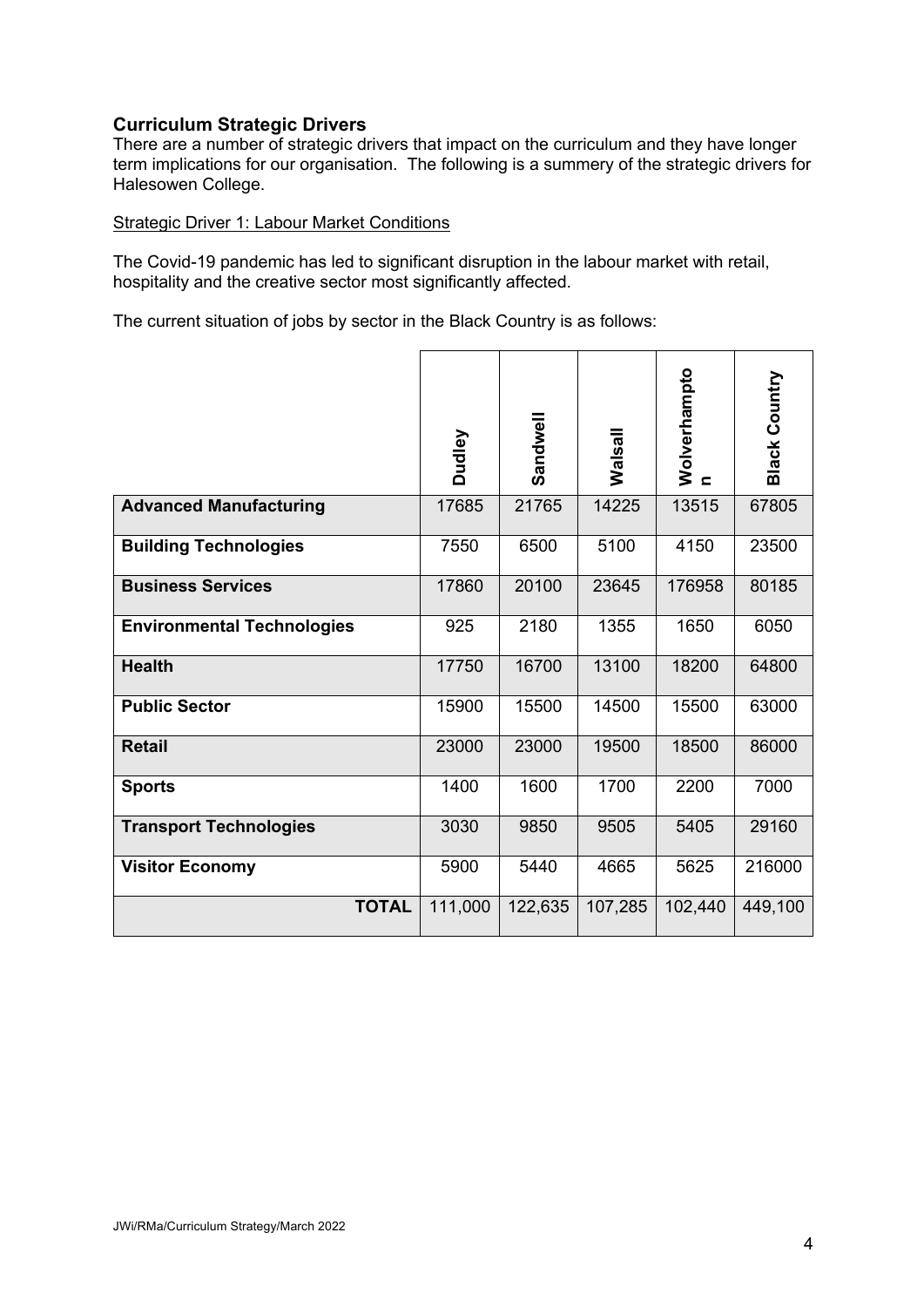## **Sector Trends**

| <b>Sector</b>                   | <b>Global Industry Trend</b>                                                                                                                 | <b>Impact on Employment</b>                                                                                                                                                               |
|---------------------------------|----------------------------------------------------------------------------------------------------------------------------------------------|-------------------------------------------------------------------------------------------------------------------------------------------------------------------------------------------|
| <b>Advanced Manufacturing</b>   | 3D Printing<br>(Additive Manufacturing)                                                                                                      | Jobs requiring different skills<br>e.g. design / creative skills.<br>More collaborative<br>environments.                                                                                  |
| Health                          | Advances in technology are<br>transforming life sciences<br>and HSC delivery.                                                                | Higher Level jobs that<br>involve developing, using<br>and working alongside<br>technology in HSC.                                                                                        |
| Retail                          | Advances in technology will<br>offer retail lots of<br>opportunities to enhance<br>their products, services and<br>operations for consumers. | Jobs that involve working<br>alongside the best use of<br>new technology (e.g. the<br>Internet of Things, Virtual<br>Reality, Robots, Driverless<br>Vehicles, Artificial<br>Intelligence) |
| Health                          | Ageing society globally                                                                                                                      | Increased demand for HSC<br>jobs requiring more people<br>to work in the sector.                                                                                                          |
| <b>Advanced Manufacturing</b>   | Automation and Digitisation                                                                                                                  | Jobs requiring higher level<br>of skills; more use of<br>technology and working with<br>robots.                                                                                           |
| <b>Environmental Technology</b> | <b>Brownfield land</b><br>regeneration                                                                                                       | More technical specialist<br>skills for the land<br>remediation process.                                                                                                                  |
| <b>Transport Technologies</b>   | <b>Connected and Autonomous</b><br>Vehicles (CAV)                                                                                            | Jobs requiring higher level<br>of skills; more use of<br>technology and working with<br>data/computing.                                                                                   |
| <b>Environmental Technology</b> | De-carbonised, circular<br>economy                                                                                                           | <b>Environmentally focussed</b><br>jobs, combining technical<br>skills with development of<br>new ideas to reduce<br>emissions.                                                           |
| <b>Building Technology</b>      | Digitisation (BIM, Virtual<br><b>Reality and Drones)</b>                                                                                     | Higher skilled jobs using<br>technology, digital and data<br>to drive performance.                                                                                                        |
| <b>Advanced Manufacturing</b>   | Digitisation of industrial<br>sectors like manufacturing,<br>transport and construction                                                      | Jobs requiring higher level<br>of skills; more use of<br>technology and working with                                                                                                      |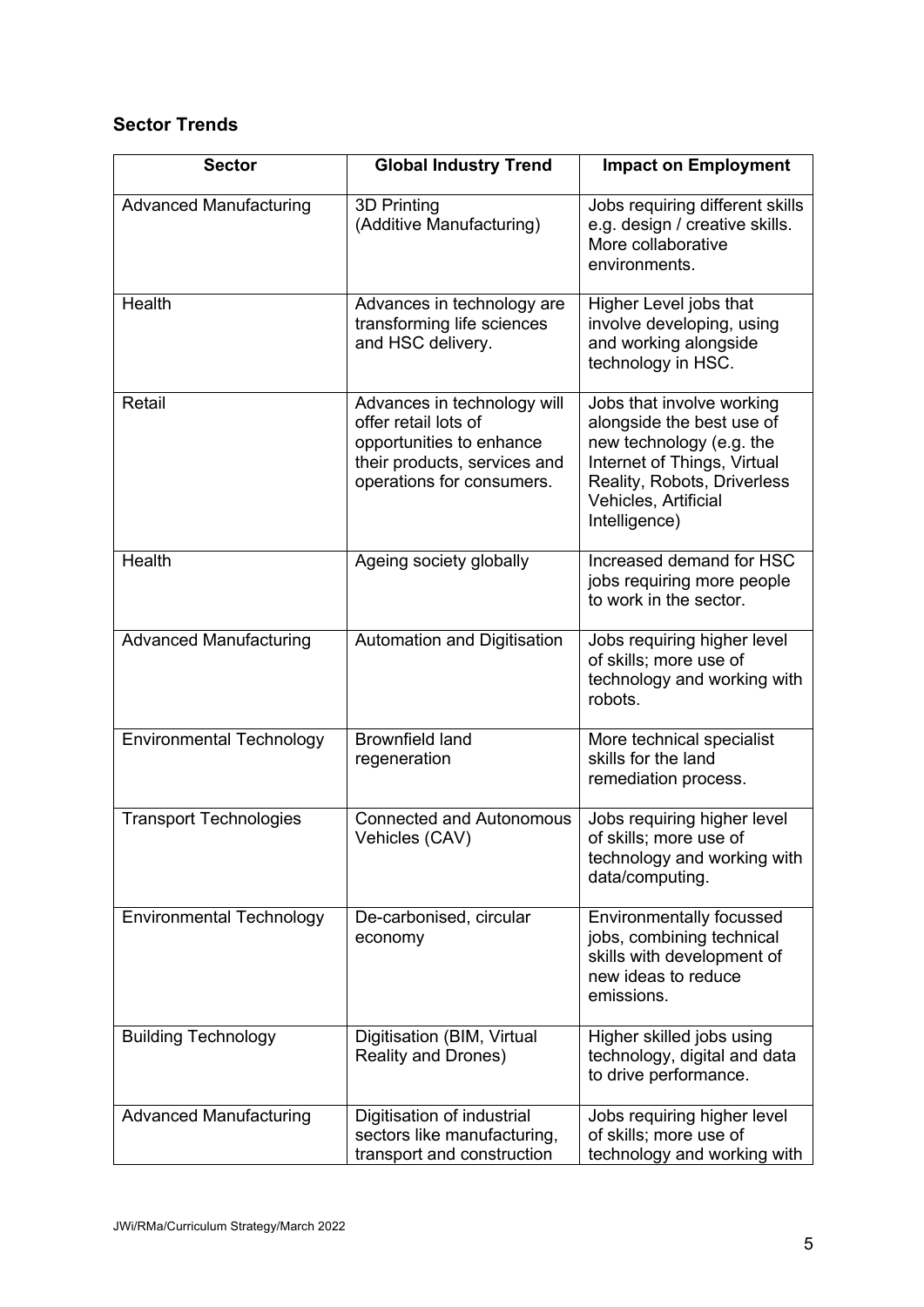|                                   |                                                                                                              | robots, artificial intelligence<br>and big data.                                                                                                     |
|-----------------------------------|--------------------------------------------------------------------------------------------------------------|------------------------------------------------------------------------------------------------------------------------------------------------------|
| Health                            | Digitalisation of life sciences<br>and HSC delivery.                                                         | Higher level jobs that<br>involve developing using<br>and working alongside<br>technology in HSC roles.                                              |
| <b>Business Services</b>          | Digitalisation of professional<br>services sector such as<br>business services, retail and<br>public sector. | Professional services jobs<br>that involve working<br>alongside and making the<br>best use of new technology,<br>such as machine learning<br>and AI. |
| <b>Advanced Manufacturing</b>     | Electrification (of cars,<br>aircraft, rail)                                                                 | Different types of skills to<br>traditional car/aircraft<br>manufacturing with a focus<br>on electrics/batteries.                                    |
| <b>Environmental Technologies</b> | Energy storage and wider<br>energy innovations                                                               | Jobs requiring higher level<br>of technical skills: more use<br>of technology and working<br>with data/computing.                                    |
| <b>Business Services</b>          | <b>Financial Technology</b><br>(FinTech)                                                                     | Technology/computing<br>focus with skills required in<br>coding, programming, cyber<br>security etc.                                                 |
| <b>Business Services</b>          | Increased demand for online<br>shopping                                                                      | Shift of jobs from in-shop to<br>supporting online operations<br>(customer service,<br>operations,<br>communications)                                |
| Retail                            | Increased demand for online<br>shopping                                                                      | Shift of jobs from in-shop to<br>supporting online operations<br>(customer service,<br>operations,<br>communications)                                |
| <b>Visitor Economy</b>            | Increased wealth across the<br>globe raises demand for<br>leisure activities like tourism.                   | More of a range of new job<br>opportunities in the sector<br>within new attractions.                                                                 |
| <b>Environmental Technology</b>   | Increasing demand for<br>enhancing the crops<br>productivity and cultivation.                                | Investment in research and<br>development will require<br>new researchers.                                                                           |
| <b>Building Technology</b>        | Low / zero carbon buildings                                                                                  | Design and build processes<br>more geared towards<br>environmental impact of<br>construction and energy<br>efficiency.                               |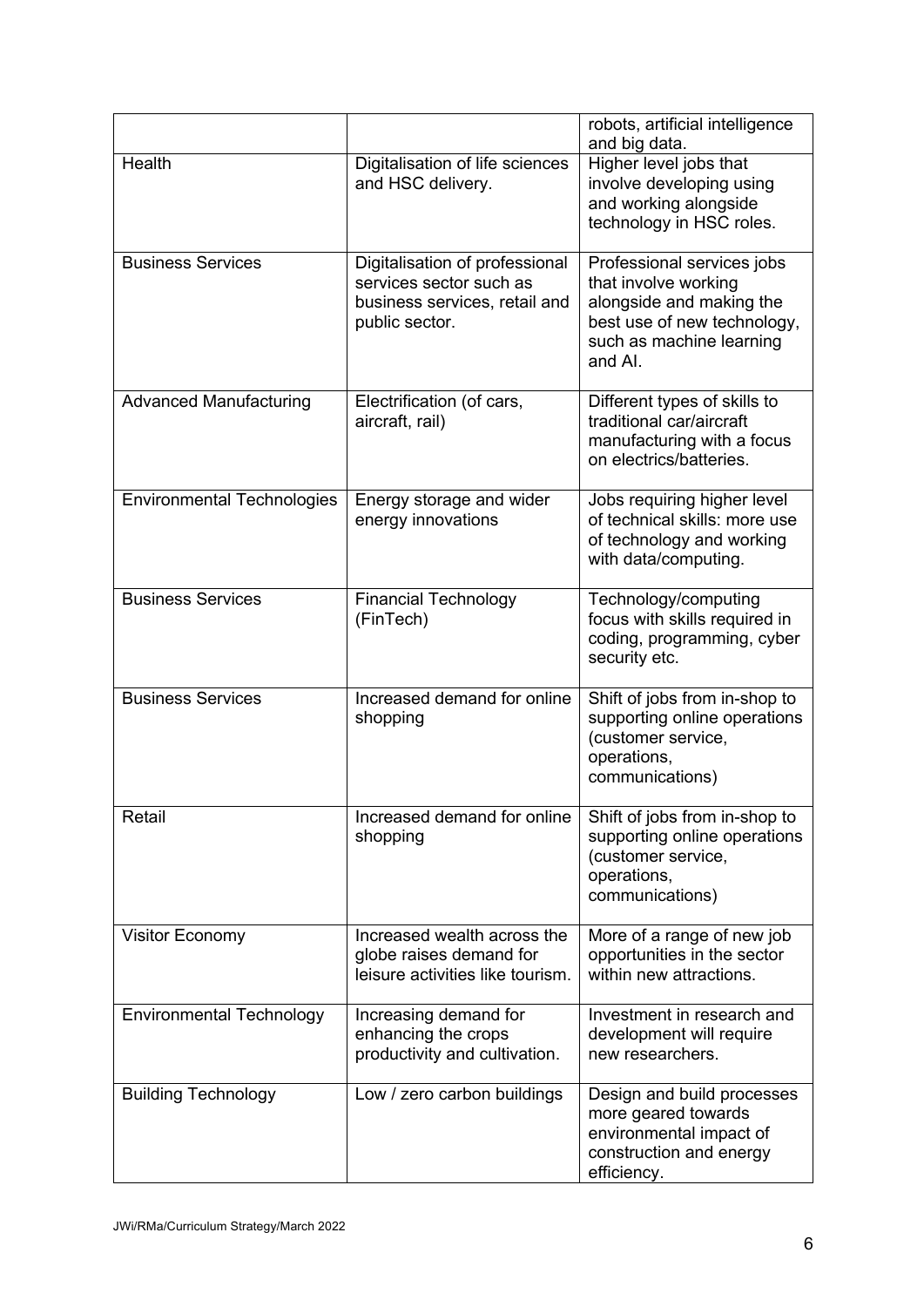| <b>Environmental Technology</b> | Low-carbon transport,<br>including electric vehicles                                                        | Different types of skills to<br>traditional vehicle<br>manufacturing and<br>maintenance, with a focus<br>on electrics/batteries.                                                                                |
|---------------------------------|-------------------------------------------------------------------------------------------------------------|-----------------------------------------------------------------------------------------------------------------------------------------------------------------------------------------------------------------|
| <b>Building Technology</b>      | Offsite construction                                                                                        | Shift of jobs from building<br>site to factories; working<br>with robots/automation;<br>more design-based work.                                                                                                 |
| Sports                          | Continued evolution of e-<br>sports                                                                         | More and more sporting<br>arenas are opening up<br>online; it can be very<br>lucrative for competitors of<br>league organisers.                                                                                 |
| <b>Public Sector</b>            | The increased use of digital<br>technology in education /<br>teaching                                       | Teachers now and in the<br>future will need to be more<br>'tech-savvy', using digital<br>techniques to teach.                                                                                                   |
| <b>Public Sector</b>            | The public sector offers a<br>range of different careers,<br>all of which will evolve in<br>different ways. | More technology-based job<br>requiring a variety of skills<br>and flexibility.                                                                                                                                  |
| Sports                          | The rise of women's sports                                                                                  | The momentum around<br>women's sports has also<br>opened unparalleled<br>opportunities for the creation<br>of new professional leagues,<br>franchises, corporate<br>sponsorships and increased<br>ticket sales. |
| <b>Public Sector</b>            | Use of new technology in<br>professional roles such as<br>AI and Machine Learning.                          | Public sector jobs that<br>involve working alongside<br>and making the best use of<br>new technology.                                                                                                           |
| <b>Business Services</b>        | Use of new technology such<br>as AI and Machine<br>Learning.                                                | Professional service jobs<br>that involve working<br>alongside and making the<br>best use of new technology.                                                                                                    |
| <b>Transport Technology</b>     | Use of new technology such<br>as digital and drones.                                                        | Higher skilled jobs, using<br>technology, digital and data<br>to drive performance.                                                                                                                             |
| <b>Environmental Technology</b> | Use of robotics, remote<br>sensing and satellite<br>imagery and drones.                                     | Shift in skill sets to digital<br>skills and a reduction in the<br>number of employees.                                                                                                                         |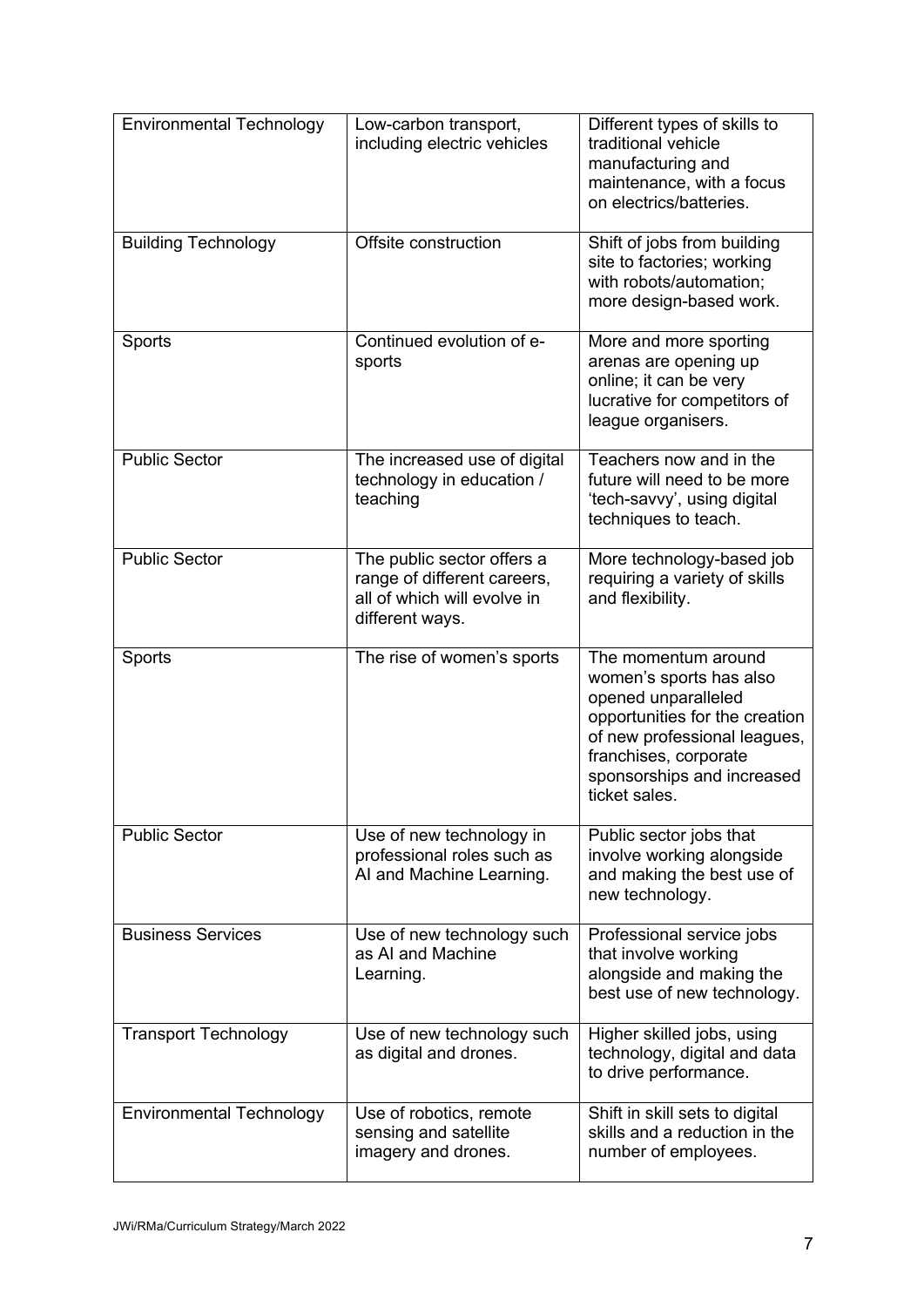| Health | Widespread focus on<br>maintaining good mental<br>health and the treatment of<br>mental health disorders. | More jobs within mental<br>health and new approaches<br>across all job types, taking<br>into account the importance<br>of mental health. |
|--------|-----------------------------------------------------------------------------------------------------------|------------------------------------------------------------------------------------------------------------------------------------------|
|        |                                                                                                           |                                                                                                                                          |

Although there are decreasing volumes of lower skill level jobs available, it is still important that Halesowen College continues to offer sector entry level job qualifications as a 'starting point', although there should always provide progression to higher qualifications where larger volumes of more well-paid jobs are available for highly skilled workers.

The emergence of Local Skills Improvement Plans (LSIPs) will be a significant influencer in the curriculum offer in the future as Halesowen College meets the skills demands of local employers.

Building on the Skills for Jobs: Lifelong Learning for Opportunity and Growth white paper published in January 2021, the college intends to develop stronger links in the following sectors: Hospitality and Culinary Arts; Rail and Engineering; Digital and Technology; Healthcare and Associated Sciences; Business and Finance; and Creative Arts Industry which are key priority areas for the West Midlands. These stronger links are intended to support close employer and stakeholder partnership working and to strive for innovation in delivering skills and employment.

### **'Ensuring a free, flexible and local 'step on, step off' Level 1 and Level 2 curriculum for lifelong learning is a core aim of the college in its curriculum design and development in the next five years.'**

West Midlands Combined Authority (WMCA) adult education flexibilities and National Skills Fund (NSF) have all contributed to allow the expansion of this model of free education. Our strategy is to continue to broaden this 'free education' ethos at Level 3 where new funding flexibilities allow as we are clear that cost is the most significant barrier to lifelong learning. Linked with this we will continue to deliver all qualifications up to Level 2 at no cost to the end user and rely on core funding streams.

### **'Halesowen College will continue to offer a local and broad ranging curriculum offer up to Level 3 to support progression to entry level jobs and progression to Level 4+ qualifications.'**

We also have a significant ESOL provision and both ESOL and learners with English as an Additional Language (EAL) barriers to education are a key focus for our continued development. Consequently we have developed our range of ESOL linked vocational courses as ESOL+ packages delivered across the college. This range of programmes will enable ESOL learners to continue to develop their English and subject specific skills concurrently.

### Strategic Driver 2: The 4<sup>th</sup> Industrial Revolution

We are currently in a  $4<sup>th</sup>$  industrial revolution driven by technology. The evidence from current experience of a rapidly changing technology indicates that we will continue to be in an ever changing environment. The population of the West Midlands need new skills to enable them to thrive in this environment of constant change. New technology will enable more remote working, leading to a global marketplace.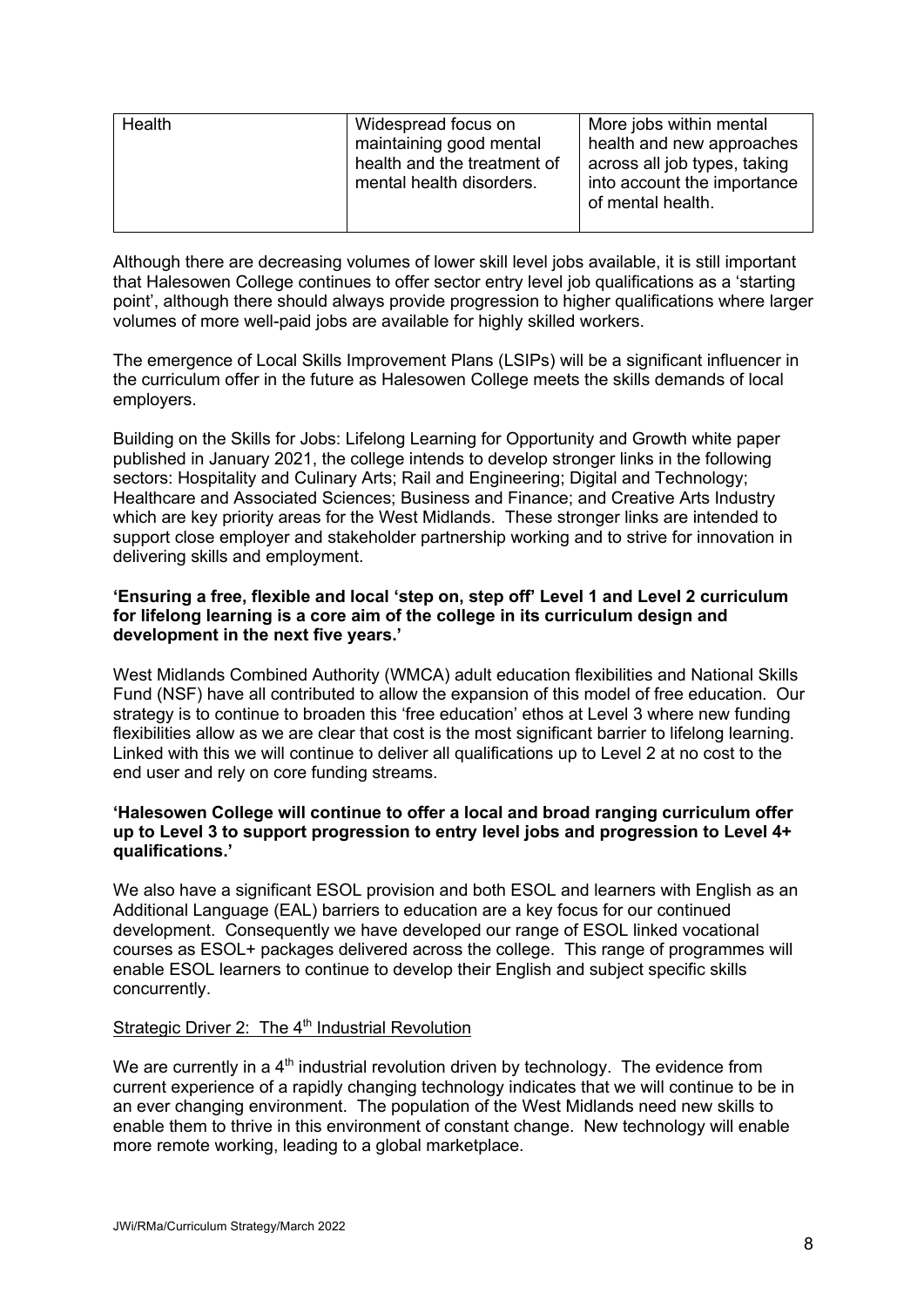The educational revolution which will be required is expected to involve; anywhere/anytime teaching; personalised flexible self-paced delivery; digital skills at a common baseline for both staff and students.

The emergence of the Covid-19 pandemic in the UK in March 2020 and proceeding sixmonth lockdown meant that Halesowen College was forced to move to 100% online remote delivery from March 2020 until the end of the academic year and then again in January to March 2021.

Halesowen College transitioned quickly and within a week of the first lockdown to online delivery using MS Teams as the core platform for online face-to-face lessons.

Staff development was organised rapidly to develop teachers' skills in online delivery and the college provided in excess of 500 laptops to learners along with laptops for all staff. It became increasingly evident through this period that online learning is a less desirable delivery model in comparison to face-to-face classroom delivery and that the vast majority of learners preferred classroom-based face-to-face rather than remote online delivery.

There are a small number of adult courses where the convenience of online remote delivery outweighs the compromises of this delivery model. This is the case for some ACCESS to H.E. courses. These course are likely to continue to have components delivered remotely in the future.

We know now, however, that learning will always have digital approaches. The curriculum intent and delivery mode will be bespoke to the sector, level, qualification, content and learners. The lockdown and period of remote learning in 2020/21 has lifted the expectations of learners in what they expect to be available online as a minimum and the quality of online resources available to them on all courses.

The new Digital Strategy will enable this strategic driver.

### Strategic Driver 3: Higher Education

The current competitive environment is generally not conducive to college-based H.E. delivery. There is high regulatory demand via the Office for Students (OfS) along with a selffunded funding mechanism delivered via a guaranteed loans system.

Halesowen College has limited H.E. provision and will only operate in this space where there are clear specialist needs driven by employer demand or low progression to H.E. from F.E.

Higher Apprenticeship demand has continued to significantly increase and we will follow this demand in areas where Halesowen College has a strong curriculum base and there are prospects for high volumes of delivery and thus economically viable returns.

Areas of specialism currently include: Counselling; Accounting; EYE; Health & Social Care; Applied Science; Healthcare Science and Business.

We will continue to grow and expand our relationship with universities as an associate college or through cadetship programmes.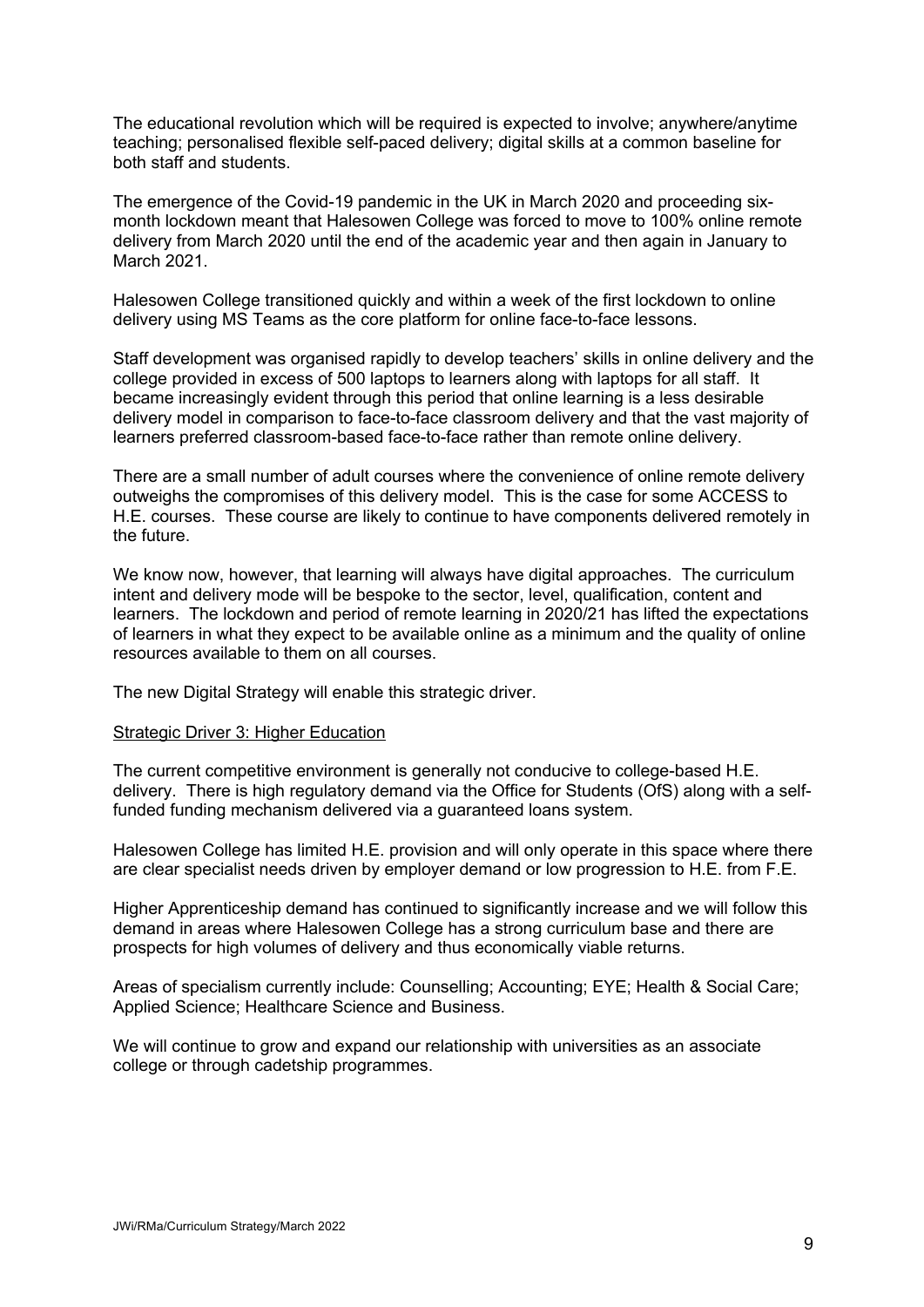### Strategic Driver 4: National and Regional Policy

Halesowen College operates in tough economic conditions as with all those in the F.E. sector currently. This, in part, drives curriculum decision making to ensure delivery is efficient and self-sustaining in its operation.

### Regional Policy

The West Midlands Combined Authority (WMCA) has devolved responsibility for the regions Adult Education Budget (AEB) in both setting spending priorities and the allocations made to providers.

The WMCA has worked with its partners to develop the Regional Skills Plan with the clear aims of:

- More people to move into employment.
- More people to move into higher skilled jobs.
- More skilled employees available to support business growth and productivity.
- All communities to benefit from the regions economic growth.
- An agile and responsive skills system that is more aligned to the needs of business and individuals.

Key actions from this plan which impact upon our curriculum are as follows:

- Support the introduction of new T-Level routes and work experience openings to improve the work-readiness of young people.
- Lead a regional campaign to promote the benefits of apprenticeships to employers, young people, employees and key stakeholders.
- Support more young people to access pre-apprenticeship provision and to progress into high quality apprenticeships.
- Target skills provision to address areas of high need with a particular focus on youth unemployment.
- Improve our focus on upskilling low paid and low skilled residents, to improve their long term career and income prospects.
- Promote the concept of a skills eco-system for the West Midlands which recognises the interdependence of schools, Further Education (F.E.), Higher Education (H.E.), Adult and Community Learning and private and voluntary training providers and facilitates stronger collaboration with employers, to address regional skills needs.

Priority actions include:

- New manufacturing economy
- Creative and digital
- Environmental Technologies
- Medical and Life Sciences
- Building Technologies
- HS2 growth
- Skills for growth
- Employment for all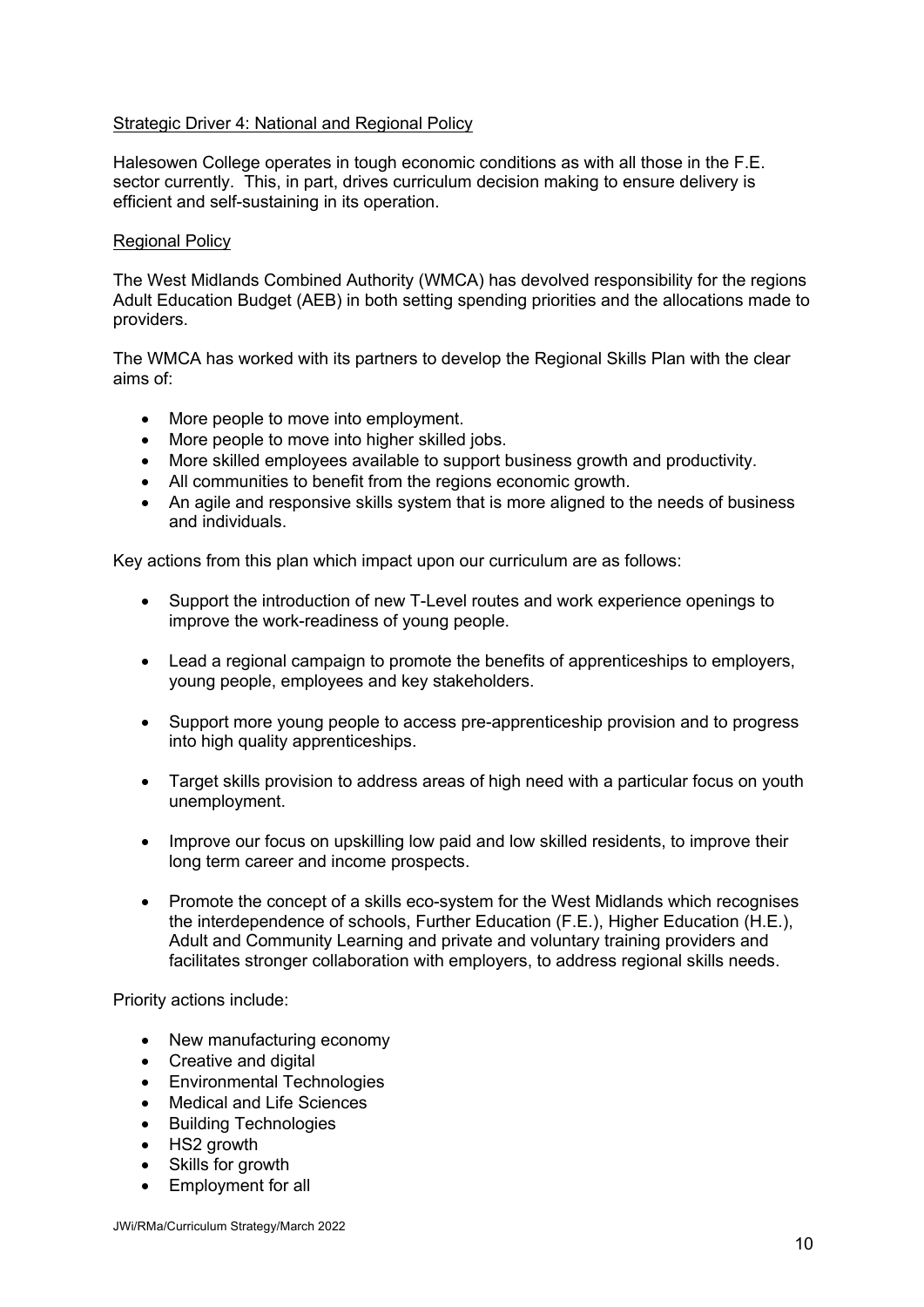### **'Halesowen College remains directly aligned to the WMCA priorities for AEB spending in the region. This is an important factor in the curriculum development over the next 5 years and it is important there is no divergence.'**

### National Policy

The UK Industrial Strategy first presented in November 2017 forms a key part of policy affecting Halesowen College's curriculum developments. Educational priorities and policies much heavily influence the education sector include:

- The employers Apprenticeship Levy and introduction of employer developed standards, as cited in the 2012 Richard review of apprenticeships.
- The introduction of 24+ and then 19+ leaner loans for adult level 3 qualifications in 2013 led to decreasing numbers of adults on Level 3 courses nationally.
- The development and introduction of T Levels at Level 3 for 16-19s from 2020 due to the 2016 Sainsbury Review of Technical Education.
- The 2016 removal of the H.E. student number controls which had a profound impact on the volume of H.E. enrolments in F.E.
- The 2019 Augur review of Post 18 education and funding has yet to impact due to little being yet transcribed into policy.

However, following the pandemic the Government has announced new funding policies in education to support all adults to achieve a full Level 3 qualification. The 'National Skills Fund' although this is limited in the qualifications it supports.

In January 2021 the Government also produce a F.E. white paper 'Skills for Jobs: Lifelong Learning for Opportunity and Growth.' It sets out under five key themes:

- Putting employers at the heart of post-16 skills.
- Providing advanced technical and higher technical skills.
- A flexible Lifetime Skills Guarantee.
- More responsive and accountable providers.
- Supporting 'outstanding' teaching.

The F.E. white paper followed very closely in developing many of the recommendations of the Independent Commission Report on 'The College of the Future' published in October 2020 where the following 10 recommendations were made.

Introduce national strategies for education and skills to support economic growth, industrial change and lifelong learning.

- Introduce college network strategies to meet local priorities across the tertiary education system.
- Colleges as anchor institutions within the wider local and regional ecosystem.
- A statutory right to lifelong learning.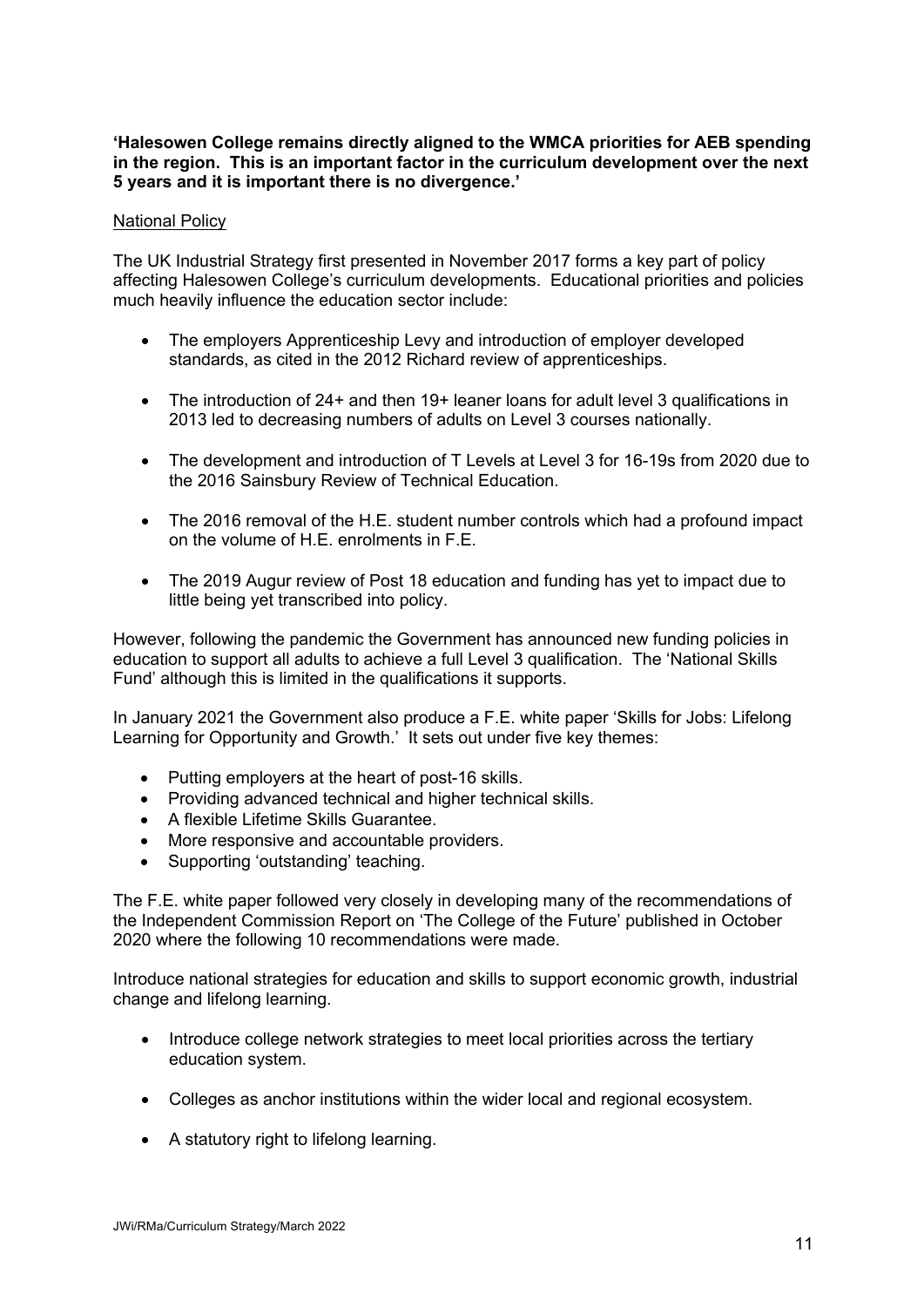- Skills guarantee for a post-covid economy and future labour market changes.
- A new strategic partnership with employers.
- A new support service to employers.
- Stable funding and accountability frameworks for colleges.
- A strategic relationship with governments and simplified process.
- Diverse and representative systems leaders.

### Strategic Driver 5: Young People 16-18 at Level 3

The college operates an extensive and increasing A Level offer. Funding for 16 to 18 continues to be centrally administered via the ESFA and aligned directly to recruitment, based on the lagged funding methodology.

Current demographic trends suggests increases in demand over the next 5 years will occur provided there is a fit for purpose curriculum that meets the needs of learners.

Creating an A Level Centre identity remains a core curriculum intention for Halesowen College.

### Level 3 Technical and Applied General Offer

The introduction of Level 3 T Level qualifications from 2020/21 which are a 3 A Level equivalence, will significantly change the technical qualification landscape at Level 3 and the possibility of fully converting to a new suite of qualifications over the next 5 years will be a significant curriculum development across the college.

Level 3 qualifications are primarily focussed on progression to university and employment and form and coherent progression route for all sector areas.

### **'Halesowen College will deliver T Level programmes in selected subject areas from September 2021 and will transition from applied general qualifications to Technicals where appropriate.'**

It has been predicted that 65% of today's school children will eventually be employed in jobs that have yet to be created. This leaves the college with a responsibility to develop metacognitive skills in all our learners to enable them to be adaptable, creative and resilient.